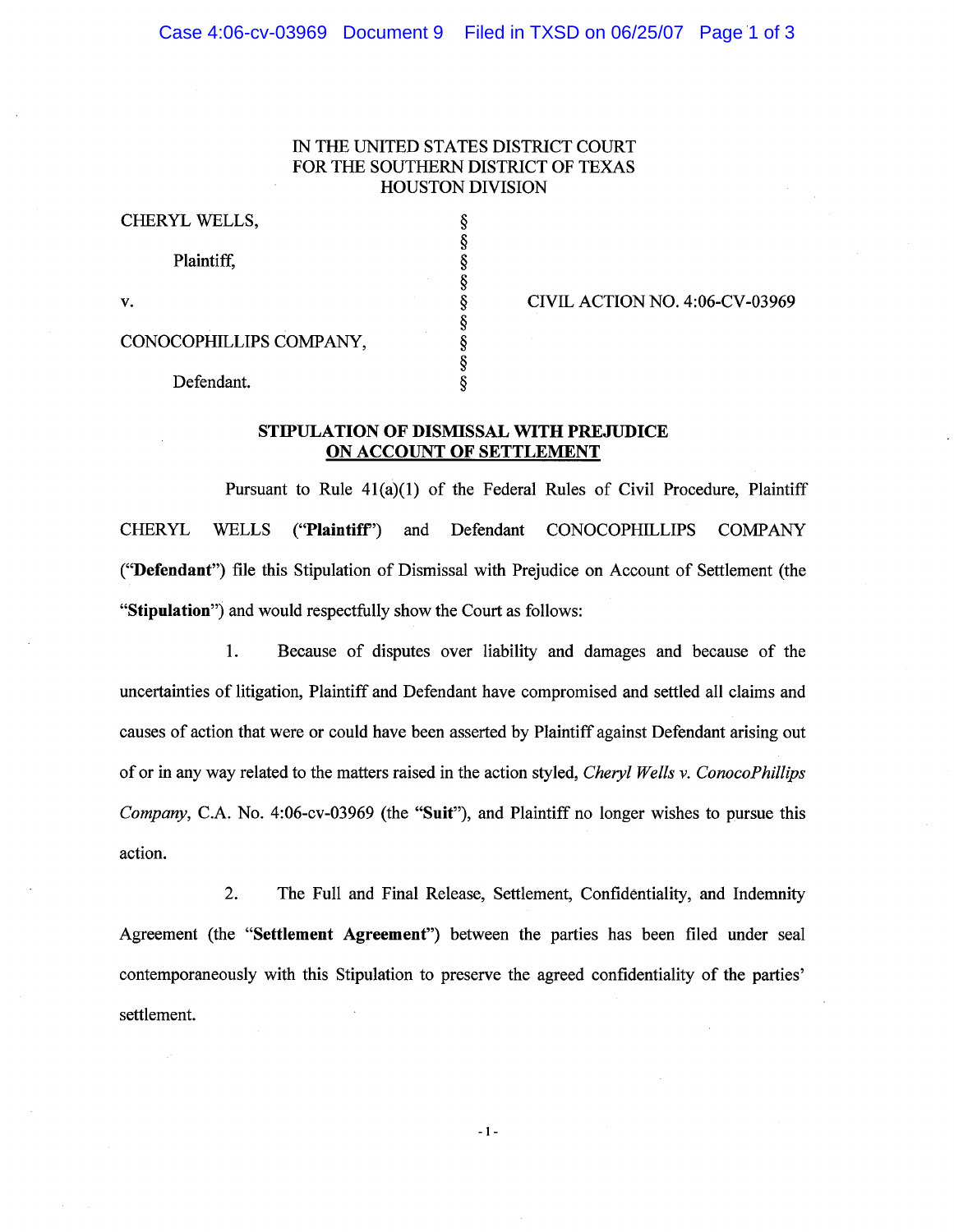3. Plaintiff entered into the Settlement Agreement voluntarily and knowingly, and understands fully the meaning and effect of her actions in executing the Settlement Agreement. The parties agree that the terms of the Settlement Agreement are just and fair.

5. Defendant has asserted no counterclaims against Plaintiff.

6. Each party has agreed to pay her or its own respective court costs and expenses except as set forth in the Settlement Agreement.

7. The parties agree that this Court shall retain jurisdiction over this action for purposes of enforcing the Settlement Agreement.

8. The parties agree that this action should be dismissed with prejudice and respectfully request the Court to enter an Agreed Order of Dismissal with Prejudice, attached as Exhibit 1 to this Stipulation.

Respectfully submitted,

DEATS, DURST, OWEN, & LEVY P.L.L.C.

 $By: \Delta$ .  $C_7$  and

**B.** Craig Deats State Bar No. 05703700 1204 San Antonio St., Ste. 203 Austin, Texas 78701 (512) 474-6200 (512) 474-7896 Fax

ATTORNEY FOR PLAINTIFF CHERYL WELLS

-2-